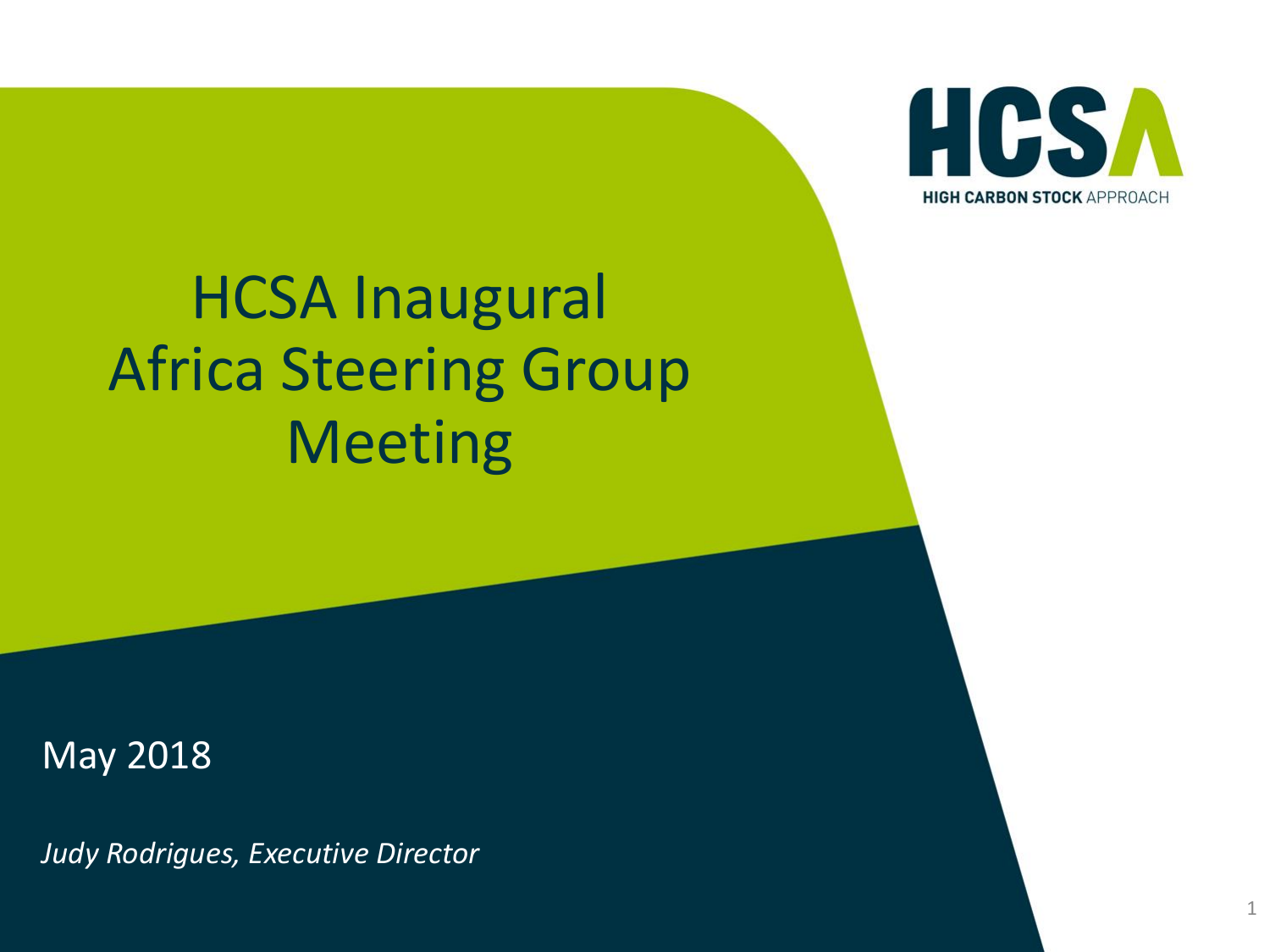



| <b>Time</b>   | <b>Preliminary agenda</b>                                                 |
|---------------|---------------------------------------------------------------------------|
| $5:00 - 5:05$ | Welcome<br>Overview of Agenda<br>$\bullet$                                |
|               | Introductions and welcome<br>$\bullet$                                    |
| $5:05 - 5:10$ | <b>HCSA Background and Governance</b>                                     |
| $5:10 - 5:15$ | Africa Steering Group (ASG)                                               |
|               | <b>Purpose &amp; Objectives</b>                                           |
|               | Composition<br>$\bullet$                                                  |
|               | <b>Next Steps</b><br>$\bullet$                                            |
| $5:15 - 6:00$ | Discussion & Wrap Up                                                      |
| $6:00 - 7:00$ | <b>HCSA SG Africa Steering Group inaugural meeting</b><br>drinks & snacks |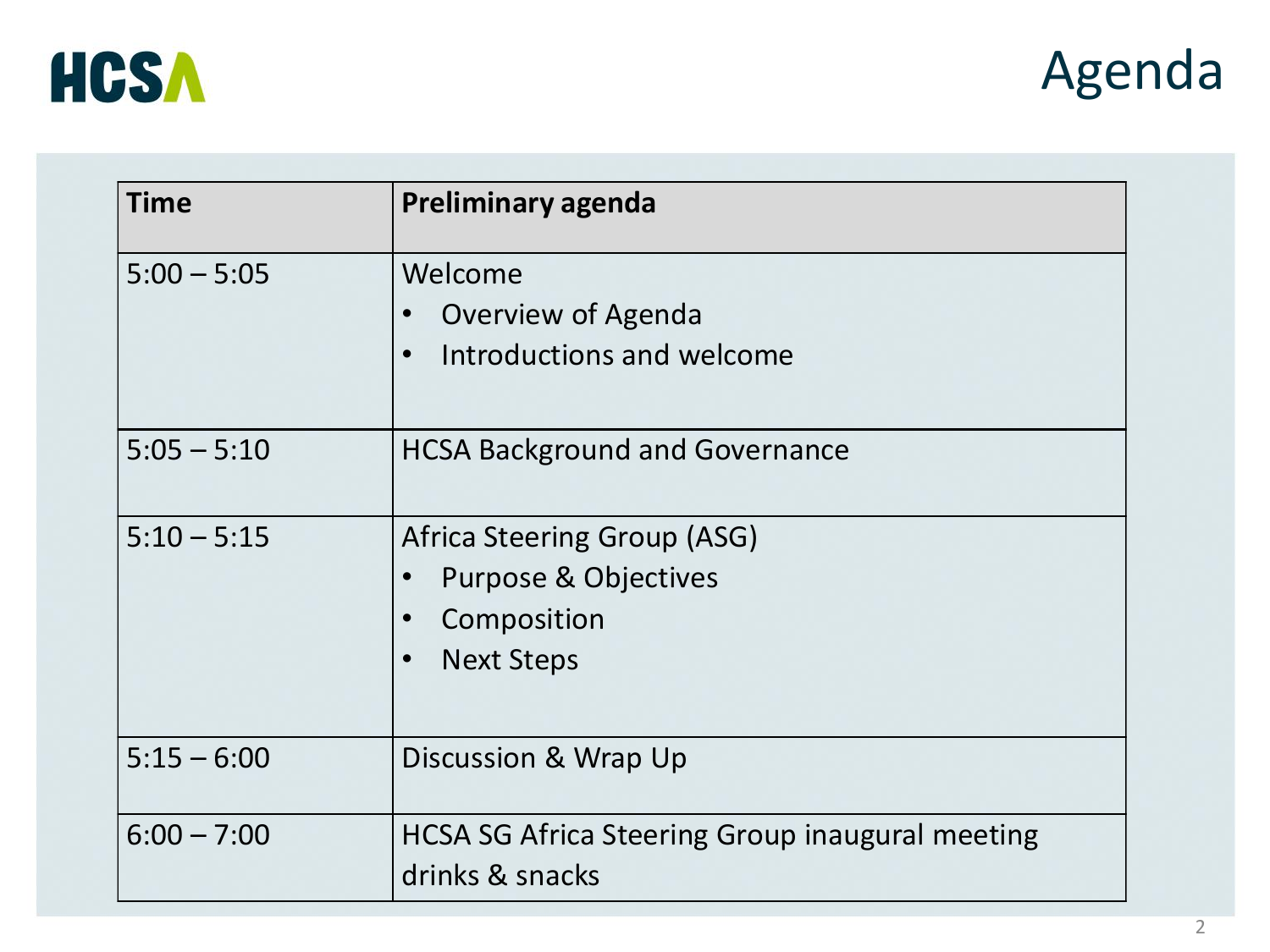

## Purpose & Objective

#### **Purpose:**

■ To ensure there is a practical, transparent, robust, and scientificallycredible approach that is widely accepted to implement commitments to halt deforestation in the tropics while ensuring the rights, livelihoods and aspirations of local peoples are respected.



#### **The Objective:**

■ The High Carbon Stock (HCS) Approach is a methodology that distinguishes forest areas for protection from degraded lands with low carbon and biodiversity values that may be developed.

THE HCS APPROACH **PUTTING NO DEFORESTATION INTO PRACTICE**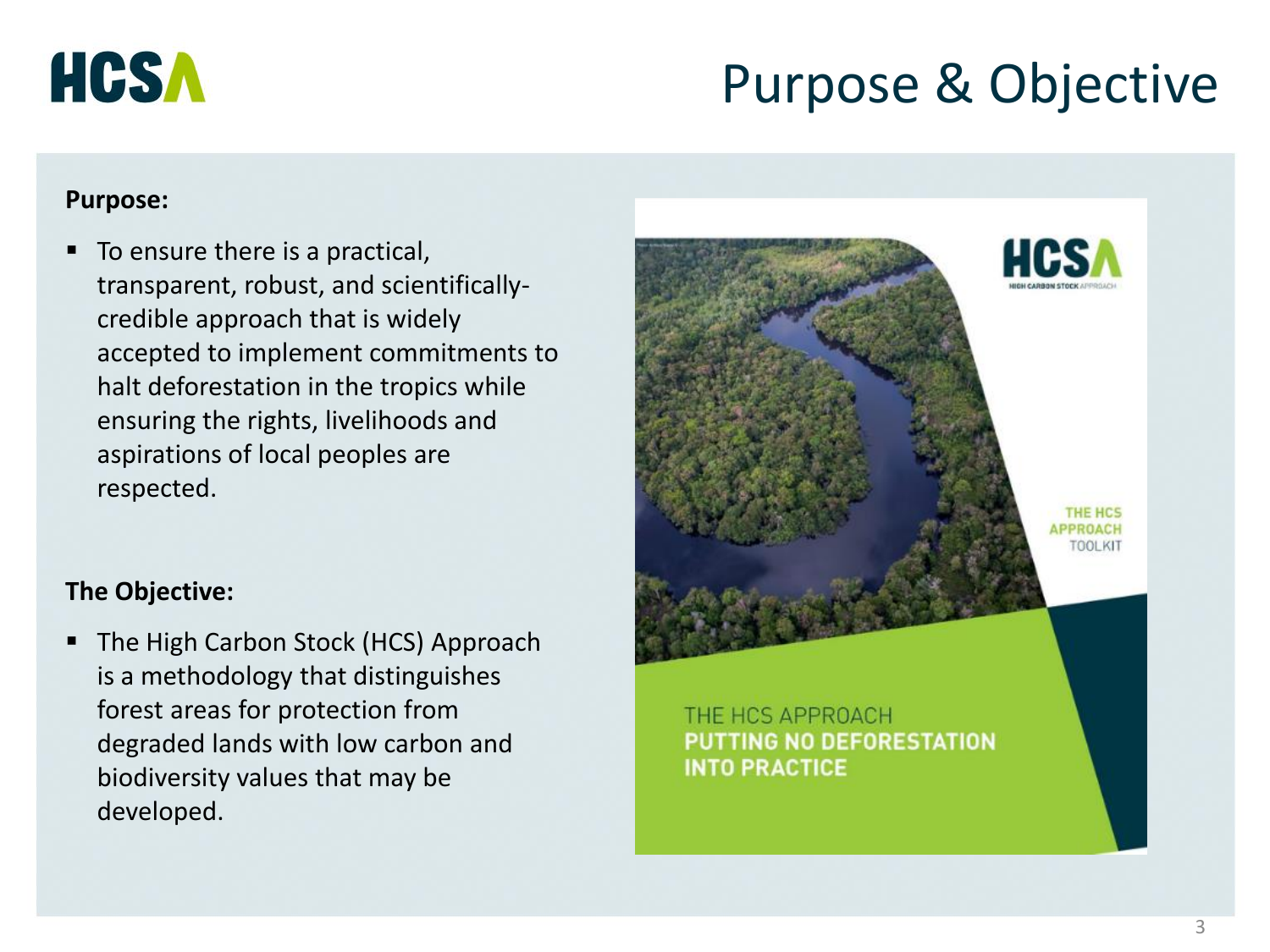

## **HCSA Governance Structure**

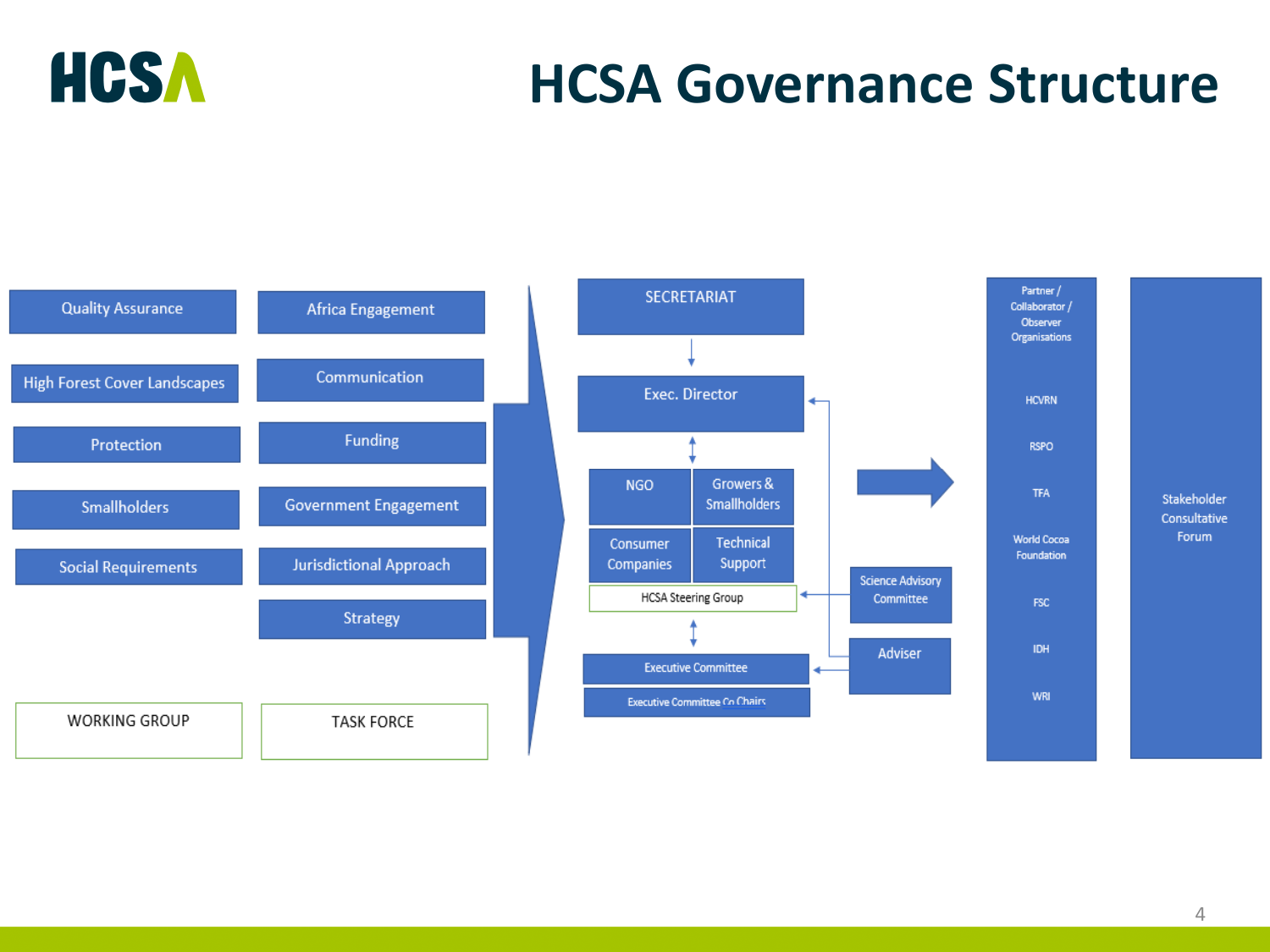

HCSA Africa Steering Group Proposed Purpose & Objectives

- ➢ Build HCSA awareness, commitments & membership
- ➢ Provide technical HCSA implementation support
- ➢ Network & consult with key stakeholders
- ➢ Government engagement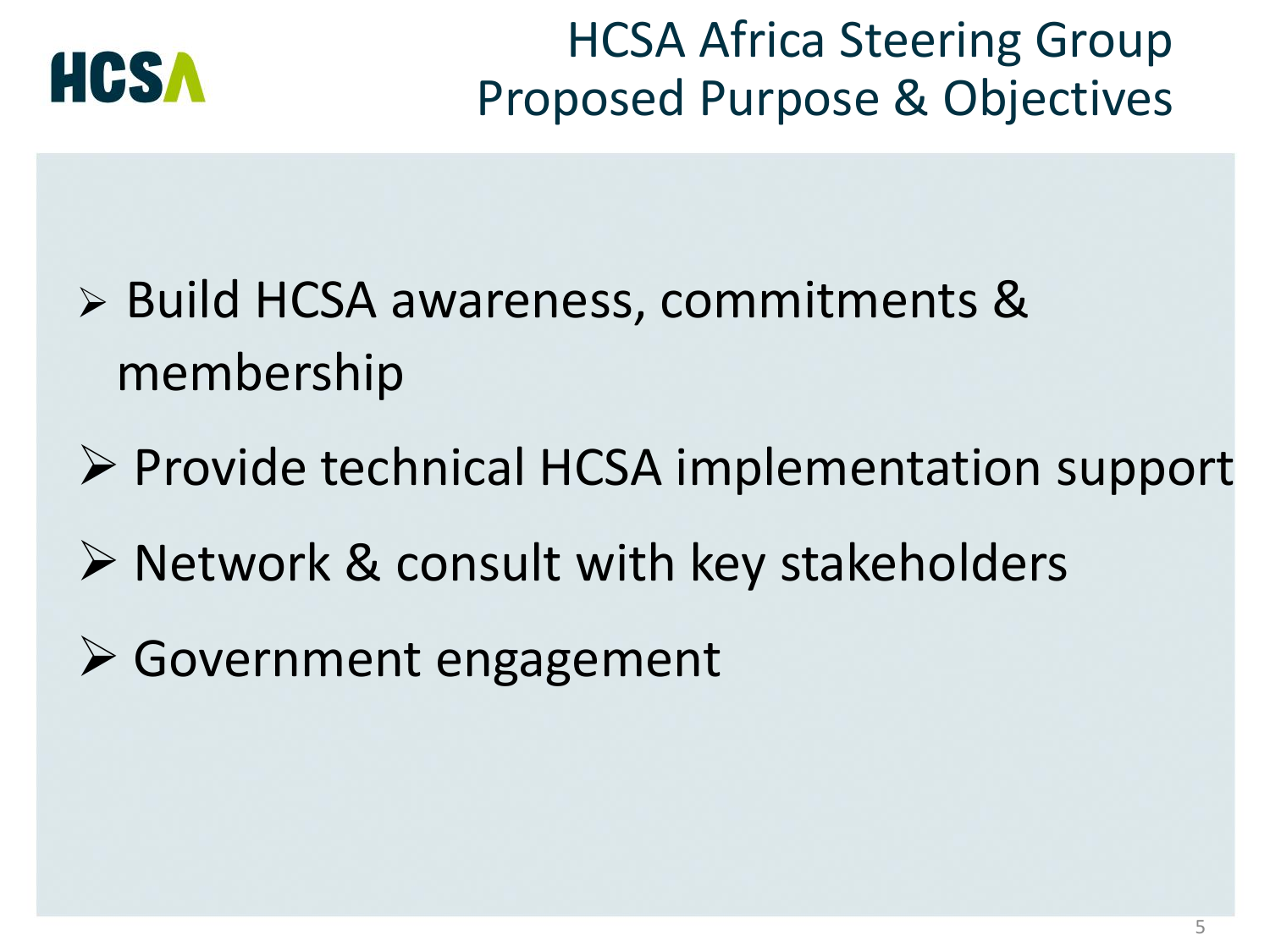

## HCSA Africa Steering Group Guiding Principles

# ASG HCSA membership group:

- •Committed
- •Representative
- •Inclusive
- •Transparent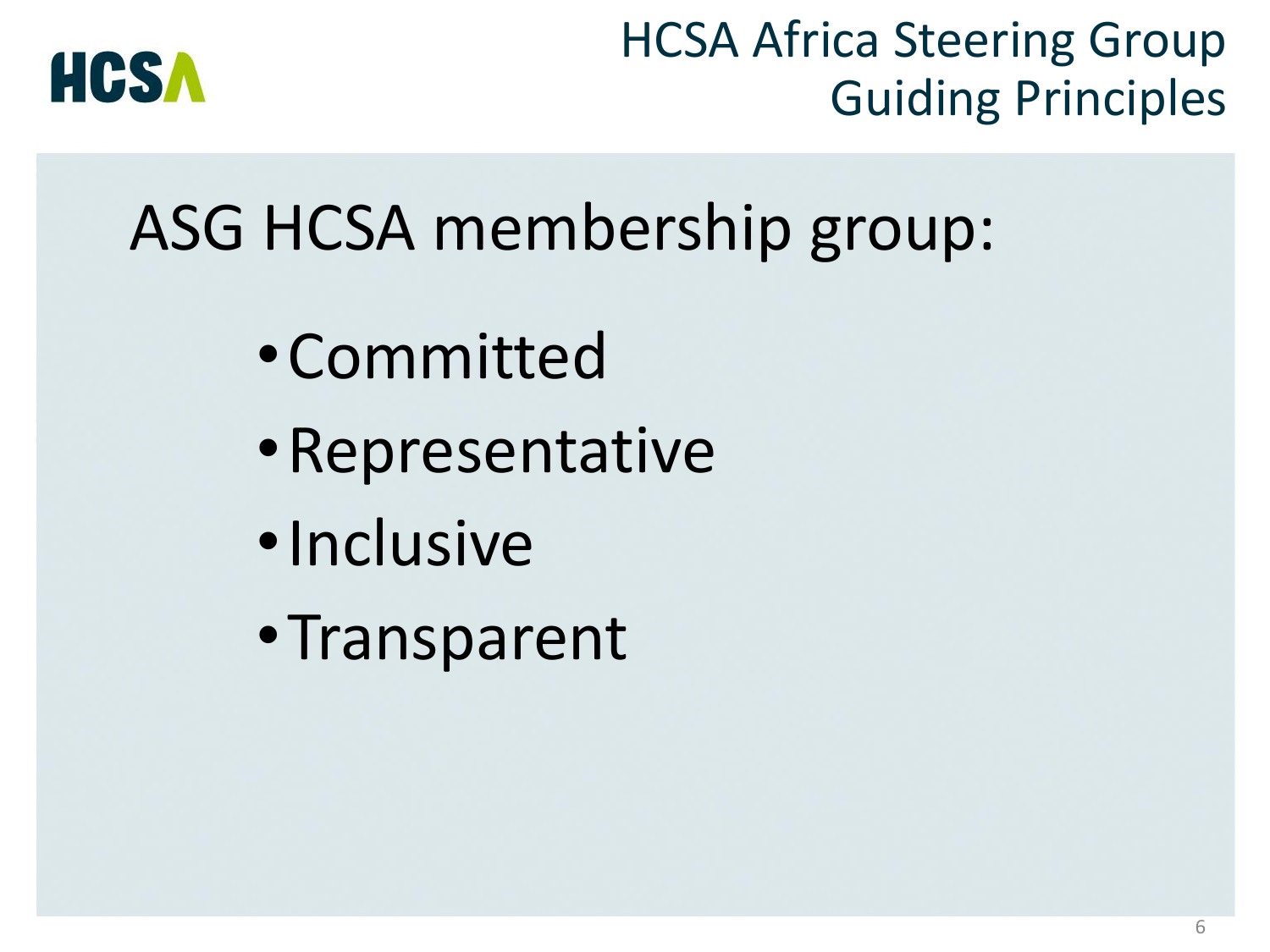

### HCSA Africa Steering Group Proposed Setup

## ASG potential composition:

- Core members affiliated HCSA Steering Group members
- New membership category(s), e.g., local NGOs
- Advisory expert group
- Consultative forum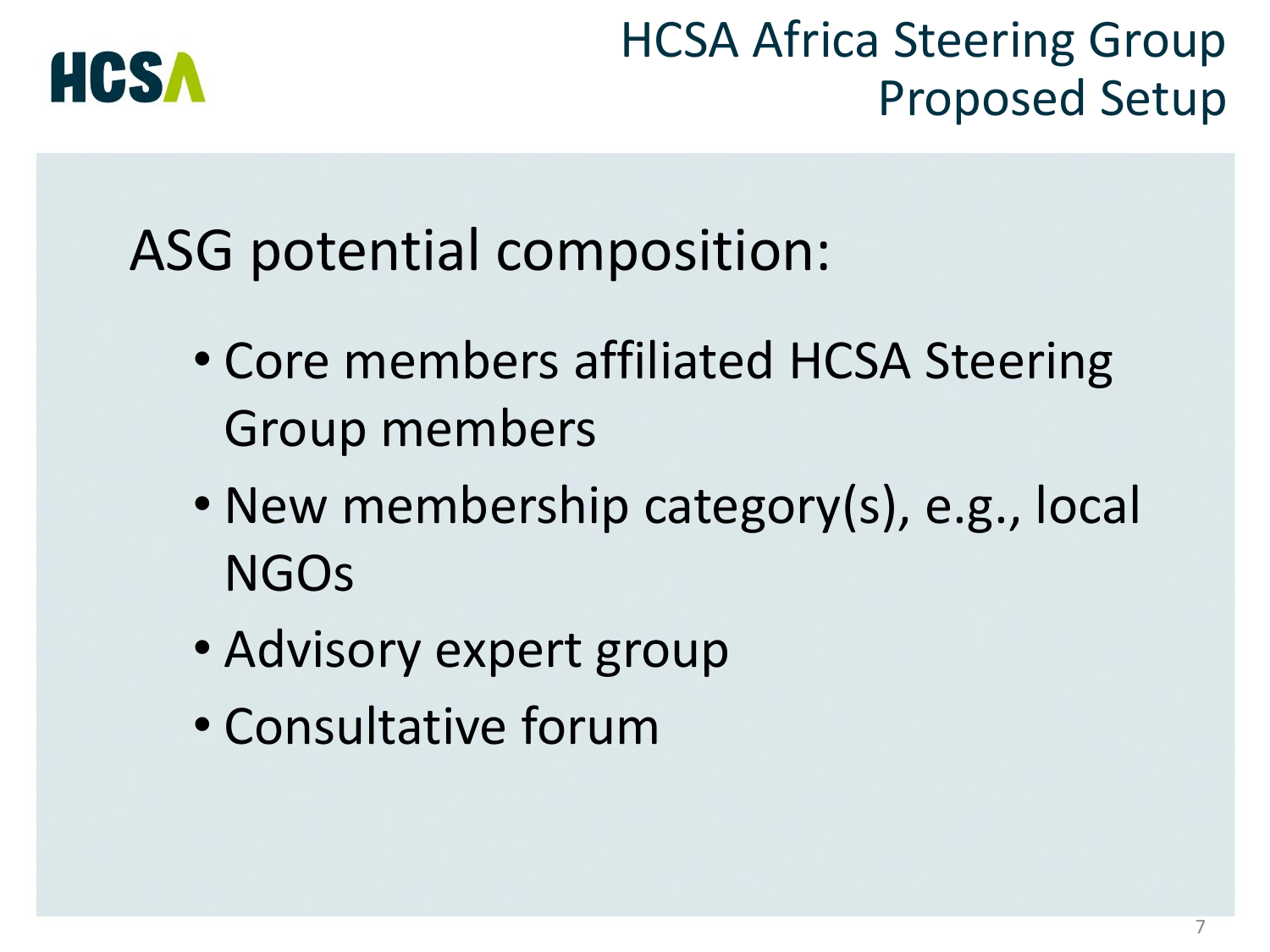

## HCSA Africa Steering Group Stakeholder Mapping

### Who are the HCSA African stakeholders?

| <b>Communities</b>         | <b>Funders</b>                           |  |
|----------------------------|------------------------------------------|--|
| <b>Supply Chain Actors</b> | <b>NGOs</b>                              |  |
| <b>Governments</b>         | <b>Technical</b><br><b>Organisations</b> |  |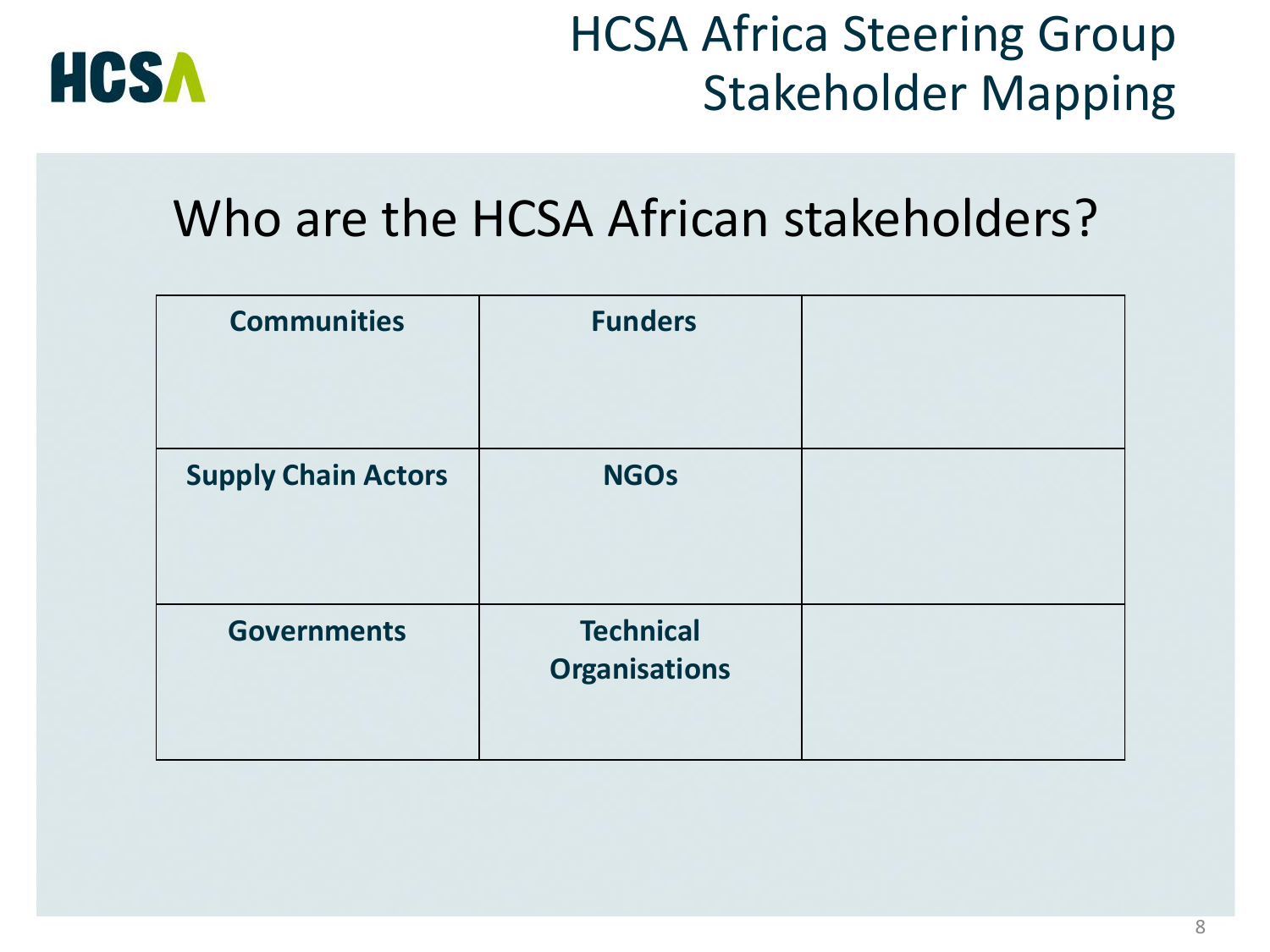



- Public statement on HCSA to the launch Africa Steering Group
- Report back of inaugural ASG meeting to HCSA Executive Committee
- Establish Terms of Reference for ASG
- Confirm ASG members and stakeholders